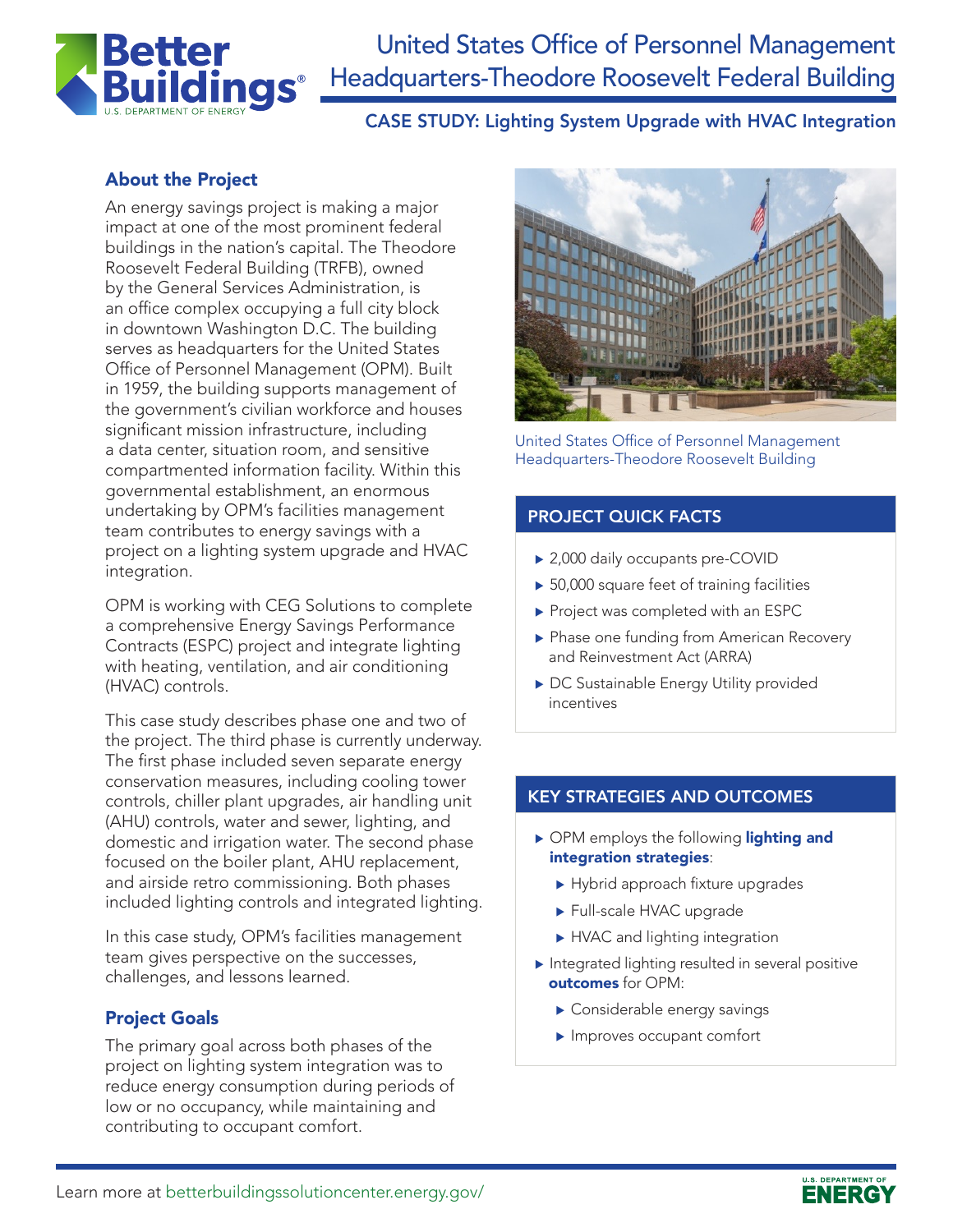#### Lighting and Integration Strategies

OPM's facilities management team, in coordination with CEG Solutions, employed several strategies to achieve the desired outcomes.

▶ HYBRID APPROACH. The team did not initially upgrade all fixtures to light-emitting diodes (LEDs). Instead, they upgraded certain fluorescent fixtures depending on the space type and the useful life of existing fixtures remaining in place. However, the fluorescent fixtures are addressable and dimmable.

**FULL-SCALE HVAC UPGRADE.** Lighting and HVAC controls are integrated with Building Automation Control networks (BACnet) to automatically modify the HVAC system's settings. The HVAC and lighting efficiency upgrade was a full-scale modernization and included:

- ▶ Removed six AHUs with 150-horsepower motors and upgraded to FANWALL TECHNOLOGY®
- $\blacktriangleright$  Installed gas-fired boilers.
- ▶ Over 900 variable air volume (VAV) boxes mapped to occupancy sensors. Exchanged constant volume with VAV setbacks.
- $\rightarrow$  3,800 Lutron addressable and dimmable ballasts.
- $\blacktriangleright$  Installed over 1,000 daylighting and occupancy sensors.
- $\blacktriangleright$  Adjusted luminaires high-end trim.

**NINTEGRATED LIGHTING.** OPM's facilities management team integrated the Lutron Quantum networked lighting controls system with the Siemens Insight HVAC controls system to improve HVAC efficiency. CEG Solutions built a robust infrastructure of sensors that control groups of

"It takes a concerted effort for decisionmakers to fully understand and appreciate the benefits of pursuing an ESPC project to achieve greater energy efficiency," said an OPM facilities team member.



In the cafeteria, the HVAC is automatically set back when spaces are unoccupied thanks to a network of occupancy sensors and lighting controls.

fixtures. For example, in some open office areas, one sensor can control more than 10 fixtures. These integrated lighting controls span all office areas, the cafeteria, and all conference rooms and meeting areas except the auditorium. Lighting and HVAC controls are integrated with BACnet to automatically set back HVAC when spaces are unoccupied.

#### **Outcomes**

Investing in lighting system upgrades resulted in significant energy and non-energy benefits for OPM.

**ENERGY SAVINGS.** Addressable lighting infrastructure with occupancy zones and a successful HVAC integration facilitates additional energy savings. The integration of the HVAC system with the occupancy sensors increases the area and amount of time for which spaces have setbacks. Additionally, automating the setbacks reduces the likelihood of manual overrides. Savings were calculated using a calibrated eQuest model combined with the results of various performance tests. The model incorporates the following changes to HVAC/lighting operations that relate to the integrated lighting controls. During the first phase, OPM reduced energy consumption by 965,979 kWh, resulting in annual savings of \$94,000. During the second phase, they estimate that at least another 35,000 kWh were cut, which results in another \$7,000 in annual savings.